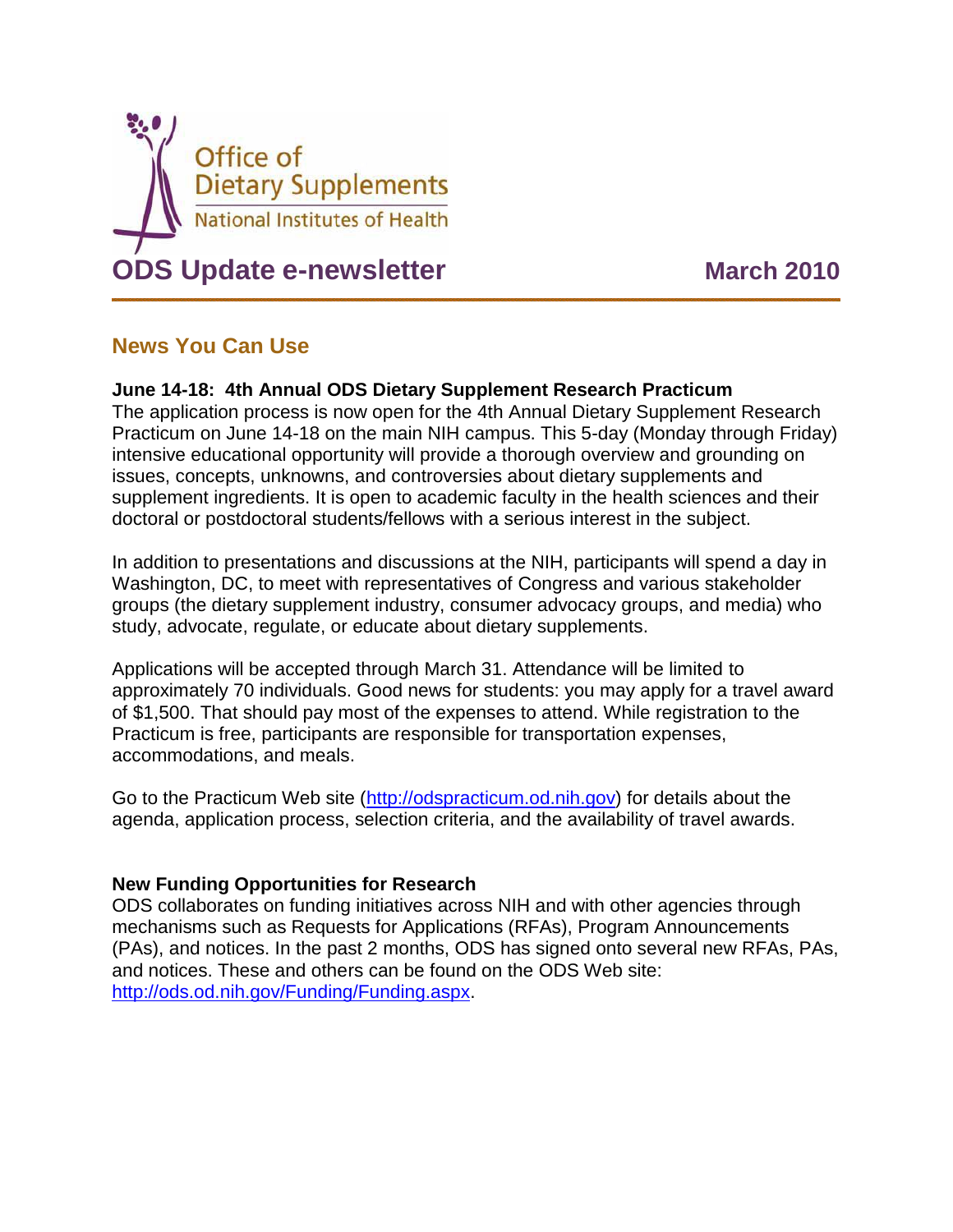## **ODS Programs and Activities**

**Save the Date: ODS 15th Anniversary Research Symposium on November 4, 2010** ODS will hold a 1-day symposium in Rockville, MD, to highlight some of the activities in support of its mission "to strengthen knowledge and understanding of dietary supplements by evaluating scientific information, stimulating and supporting research, disseminating research results, and educating the public." ODS is developing a symposium agenda and identifying speakers for this event. Further details will be provided in a later edition of this newsletter and on the [ODS Web site.](http://ods.od.nih.gov/)

## **ODS Staff News**

## *Recent ODS Staff Publications*

Durazo-Arvizu RA, Dawson-Hughes B, **Sempos CT, Yetley EA,** Looker AC, Cao G, Harris SS, Burt VL, Carriquirry A, **Picciano MF.** Three-phase model harmonizes estimates of the maximal suppression of parathyroid hormone by 25-hydroxyvitamin D in persons 65 years of age and older. *J Nutr* 140: 595-599, 2010.

Morris SM, Sakakeeny LB, Jacques PF, **Picciano MF,** Selhub J. Vitamin B-6 intake is inversely related to inflammation, and the vitamin B-6 intake associated with the prevention of vitamin B-6 inadequacy varies with inflammation status. *J Nutr* 140: 103- 110, 2010.

Tamura T, **Picciano MF**, McGuire MK. Folate in Pregnancy and Lactation. In: Folate in Health and Disease, 2<sup>nd</sup> edition. Boca Raton: CRC Press, 2009.

Ross AC, **Russell RM**, Miller SA, Munro IC, Rodricks JV, **Yetley EA**, Julien E. [Application of a key events dose-response analysis to nutrients: a case study with](http://www.ncbi.nlm.nih.gov/pubmed/19690996?itool=EntrezSystem2.PEntrez.Pubmed.Pubmed_ResultsPanel.Pubmed_RVDocSum&ordinalpos=2)  [vitamin A \(retinol\).](http://www.ncbi.nlm.nih.gov/pubmed/19690996?itool=EntrezSystem2.PEntrez.Pubmed.Pubmed_ResultsPanel.Pubmed_RVDocSum&ordinalpos=2) *Crit Rev Food Sci Nutr* 49:708-17, 2009.

**Yetley EA**, Brulé D, Cheney MC, Davis CD, Esslinger KA, et al. Dietary reference intakes for vitamin D: justification for a review of the 1997 values. *Am J Clin Nutr* 89:719-27, 2009.

# **Upcoming Events (March – June 2010)**

**American Pharmacists Association Annual Meeting and Exposition March 13-15: Washington, DC Web site: [http://www.aphameeting.org](http://www.aphameeting.org/)**

ODS will have an exhibit booth at this conference.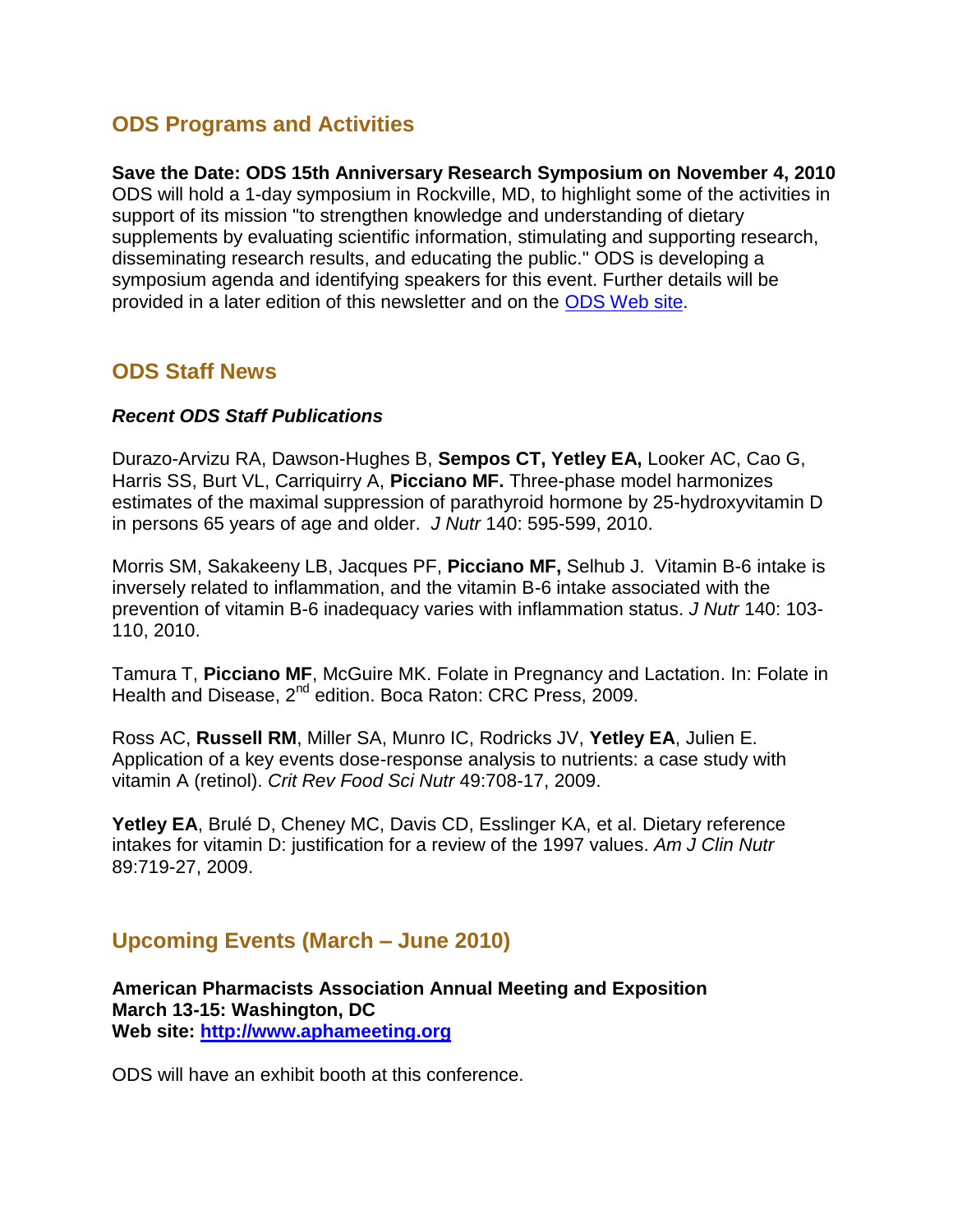**Developments in Botanical Dietary Supplement Research from 1994 to Today March 23: Chicago, IL**

**Web site:** 

**[http://www.uic.edu/pharmacy/about\\_the\\_college/news\\_and\\_events/events/botani](http://www.uic.edu/pharmacy/about_the_college/news_and_events/events/botanicalsymposium2010.php) [calsymposium2010.php](http://www.uic.edu/pharmacy/about_the_college/news_and_events/events/botanicalsymposium2010.php)**

**Paul Coates** will give a talk titled, *Synergism between ODS and NCCAM*. **Joseph Betz** will give a presentation titled *Constituents of Botanicals: Accuracy, Precision and Reliability of Chemical Measurement*. **Christine Swanson** will moderate a roundtable discussion titled *Future Trends*.

**Experimental Biology April 25-27: Anaheim, CA Web site: <http://experimentalbiology.org/content/default.aspx>**

*Saturday, April 24*

**Johanna Dwyer** will serve as one of the moderators of a day-long session titled, *Aging 2010: Challenges and New Opportunities for Intervention in the Clinical Nutrition Problems in the Aged*, sponsored by the Medical Nutrition Council of the American Society for Nutrition.

*Sunday, April 25*

**Christopher Sempos** will give a talk titled, *Adjusting Serum Biomarker of Vitamin D Status for Within-person Variation.*

**Regan Bailey** will give a talk titled, *Unmetabolized Folic Acid in Older Adults in the United States.*

**Regan Bailey** will present a poster titled, *Adjusting Serum Biomarkers of Folate Status for Within-person Variation*.

Karen Andrews, from the U.S. Department of Agriculture, will present an update on the ODS-cosponsored **Dietary Supplement Ingredient Database** titled, *The Dietary Supplement Ingredient Database (DSID): Comparison of Adult and Children's MVM products*.

*Monday, April 26*

**Leila Saldanha** will present a poster, *Quality of Reporting Dietary Supplement Research in Scientific Publications and other Observations*.

In addition, ODS will have an exhibit booth throughout the Experimental Biology conference.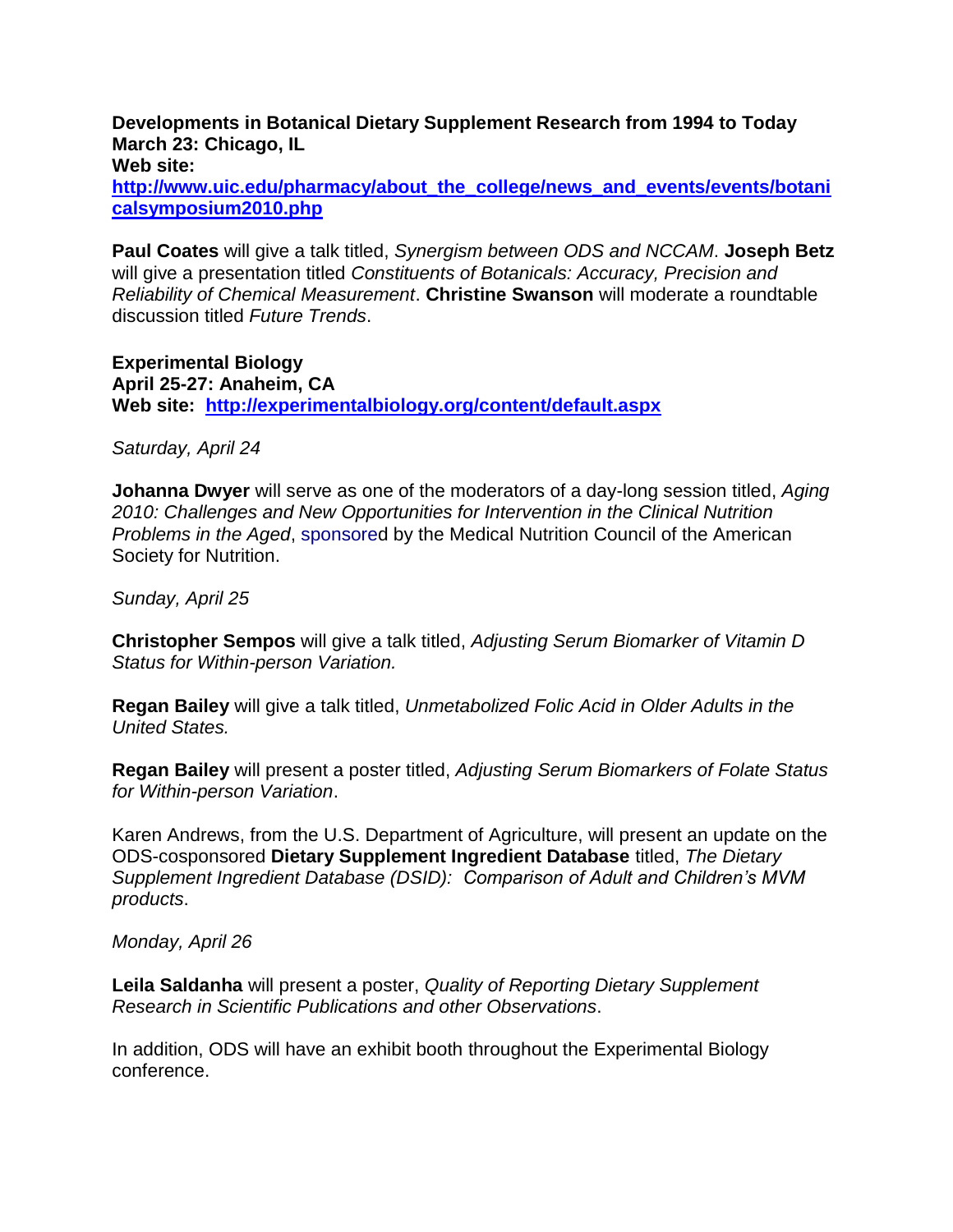#### **NIH State-of-the-Science Conference Preventing Alzheimer's Disease and Cognitive Decline April 26-28: Bethesda, MD Web site:<http://consensus.nih.gov/2010/alz.htm>**

ODS is a cosponsor of this National Institute on Aging and Office of Medical Applications of Research State-of-the-Science Conference.

**District of Columbia Metropolitan Area Dietetic Association 2010 Annual Meeting: "Growing Good Nutrition" April 17: Bethesda, MD Web site: [http://www.dcmada.org](http://www.dcmada.org/)**

**Jody Engel** will give a presentation titled, *ODS: Your Reliable Resource on Dietary Supplements.*

**SupplySide East April 27-28: Secaucus, NJ Web site: <http://www.supplysideshow.com/2010/east/>**

**Paul Coates** will give a presentation titled, *The ODS Strategic Plan: 2010-2014* on April 28. ODS will have an exhibit booth at this conference.

**First International Vitamin Conference May 19-21: Copenhagen, Denmark Web site:<http://www.oresundfood.org/?page=news&item=1232109725>**

**Regan Bailey** will give a presentation titled, *Unmetabolized Folic Acid in Older Adults in the United States.*

**7 th Annual NHP Research Conference & Tradeshow May 23-26: Halifax, Nova Scotia Web site: [https://www.eplyevents.com/Event.aspx?l=1&evt=9b918b33-4042-4665-](https://www.eplyevents.com/Event.aspx?l=1&evt=9b918b33-4042-4665-9a1e-52f95bc0f5b4) [9a1e-52f95bc0f5b4](https://www.eplyevents.com/Event.aspx?l=1&evt=9b918b33-4042-4665-9a1e-52f95bc0f5b4)**

**Joseph Betz** will give a presentation titled, *Pre- and Postmarket Approaches to Adverse Event Investigations* on May 24.

**American Academy of Nurse Practitioners National Conference June 23-27: Phoenix, AZ Web site: <http://www.aanp.org/AANPCMS2/Conferences/NationalConference/>**

ODS will have an exhibit booth at this conference.